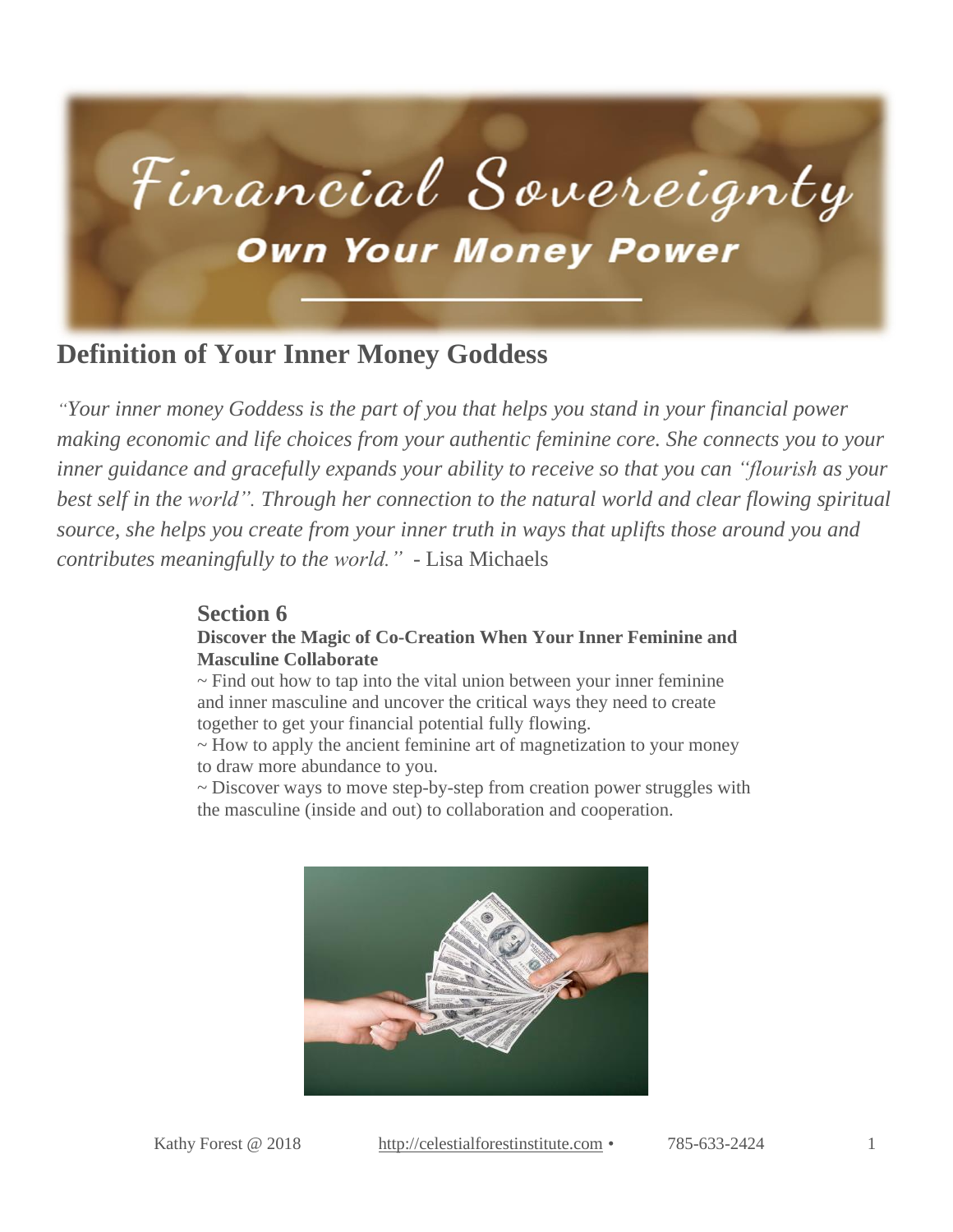## **Discover the Magic of Co-Creation When our Inner Feminine and Masculine Collaborate**



Tap into the vital union between your inner feminine and inner masculine and uncover the critical ways they need to create together to get your financial potential fully flowing.

When women bring money into their lives from the masculine axis only they are driven by the masculine model of thinking of something and doing it. This tends to burn them out quickly.

Instead, as a woman you need to come to the process of creating financial flow from a connection to your body and feelings. From a clear place of connection to the source of money from within you, hold the feeling of success in the body, then take directed focused action.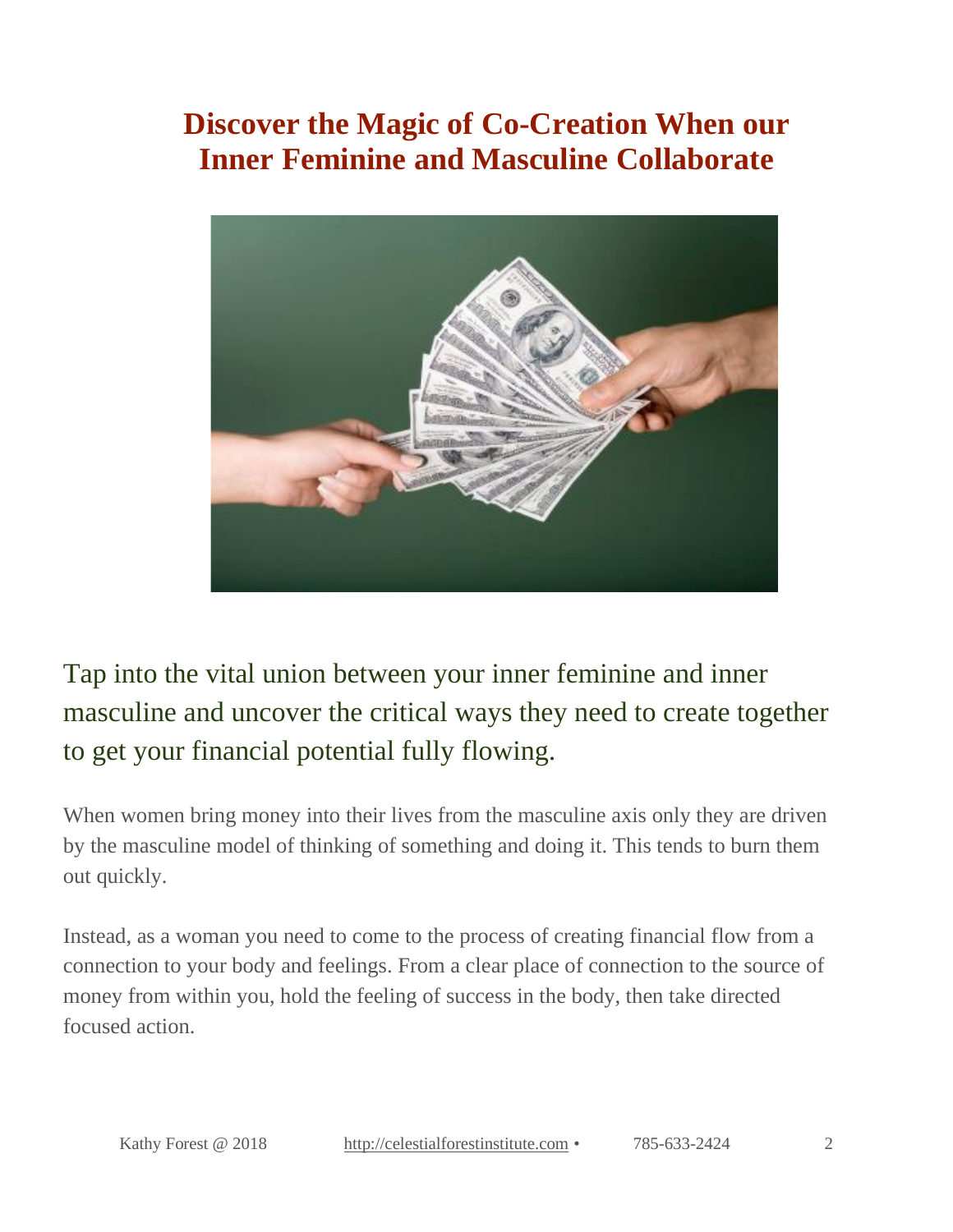**Sourced essence intersection between...**

Embodiment & Feeling  $+$ Thinking & Action = **CREATION** 

Said another way...Combine...

Your Essence Connection to Source  $+$ Earth Step-by-Step with Water Clear Magnetization  $+$ Air Direction & Vibration with Fire Action & Energy = Creation



*"We have dreamed it: therefore it is. I have become convinced that everything we think and feel is merely perception: that our lives—individually as well as communally—are molded around such perception: and that if we want to change, we must alter our perception. When we give our energy to a different dream, the world is transformed. To create a new world, we must first create a new dream."*

- John Perkins, *The World Is As You Dream It*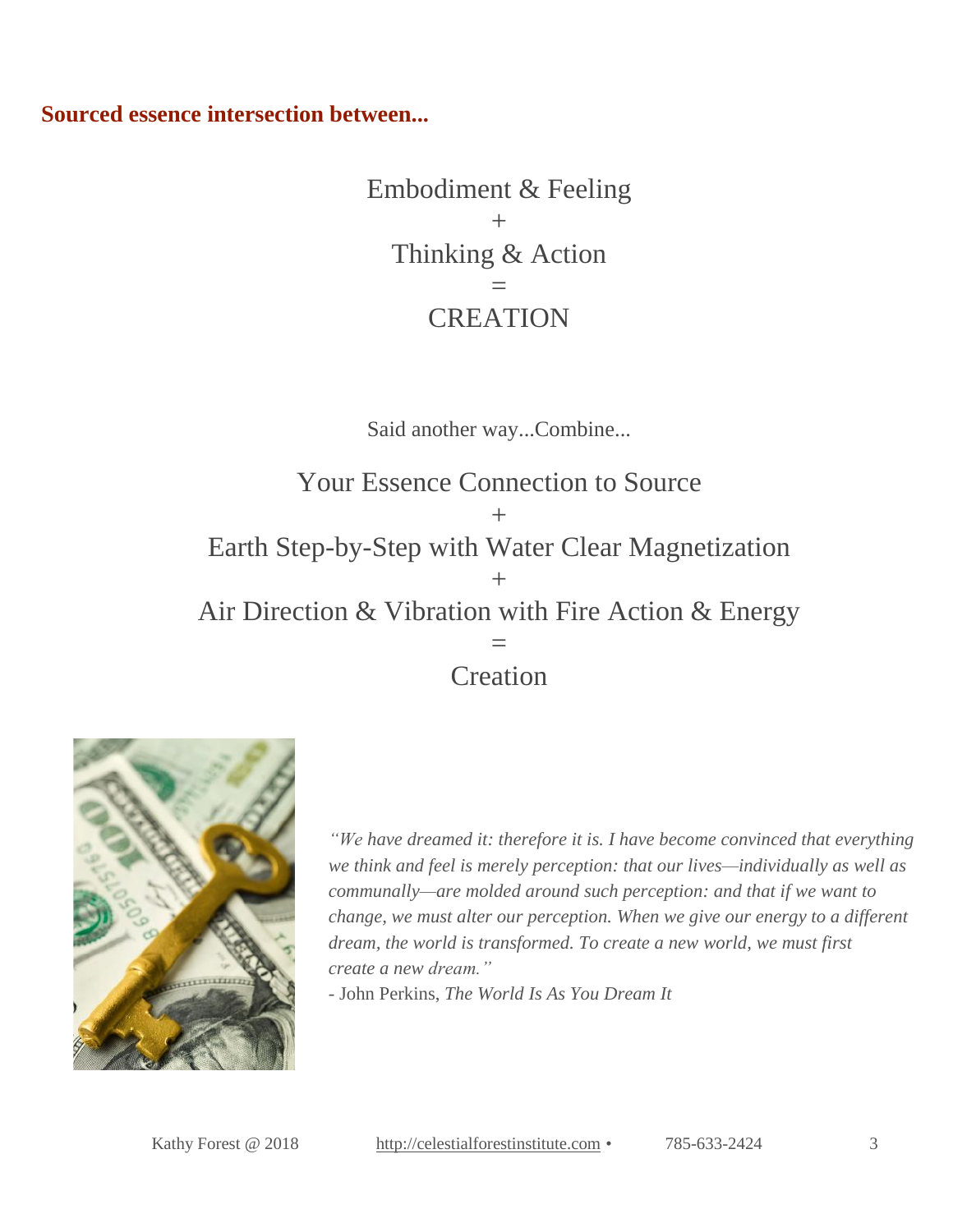*"We humans have had a love/hate relationship with money that is deeply embedded in our psyches. We want money for what it can buy, but at the same time, we think money is bad, dirty, filthy lucre.*

*The fear that there is not enough money comes from our separation from the sacred aspect of money. In the divine realm, there is abundance for all. But over the centuries, we have created a world of duality, where the material world and the spiritual world have become separated.*

*When we change the energy around money from fear to love, we bridge the gap between the material and the spiritual world and make it possible for the unlimited abundance of the Divine to flow freely into our own lives and throughout the world."*

- Barbara Wilder, *Money is Love*

#### **Move step-by-step from creation power struggles with the masculine (inside and out) to collaboration and cooperation.**

Step 1) Release the old power struggle story.

Fire: Power Struggle with Masculine -- very old fight story

Any old issues about being seen as a woman with financial power?

Deserve-ability?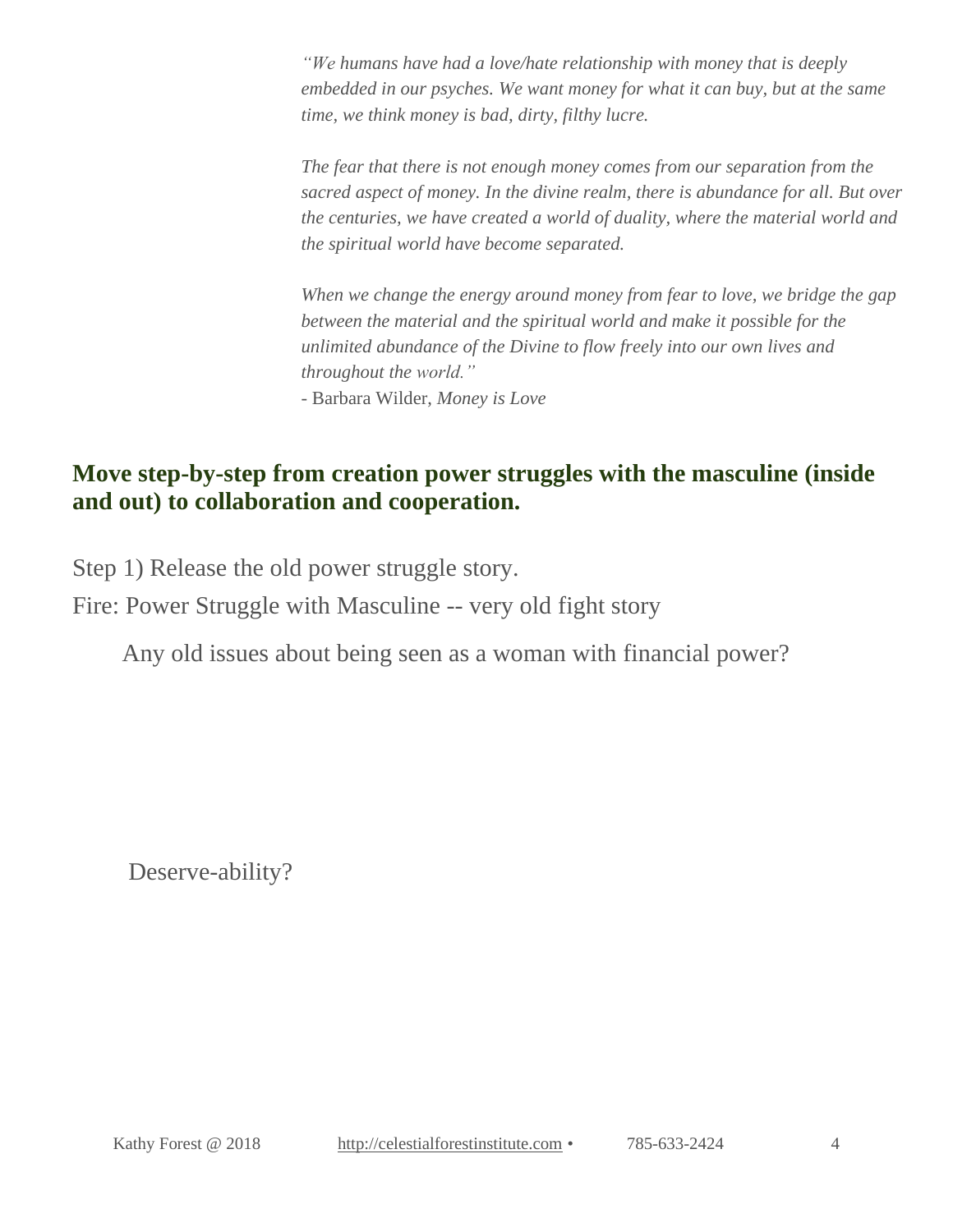Do you feel your having financial power will disempower someone else? If so, who and how?



Do you lose power from fear and doubt about what other people will think of you?

Do you have fear of money or something else being taken from you? If so, what and by whom?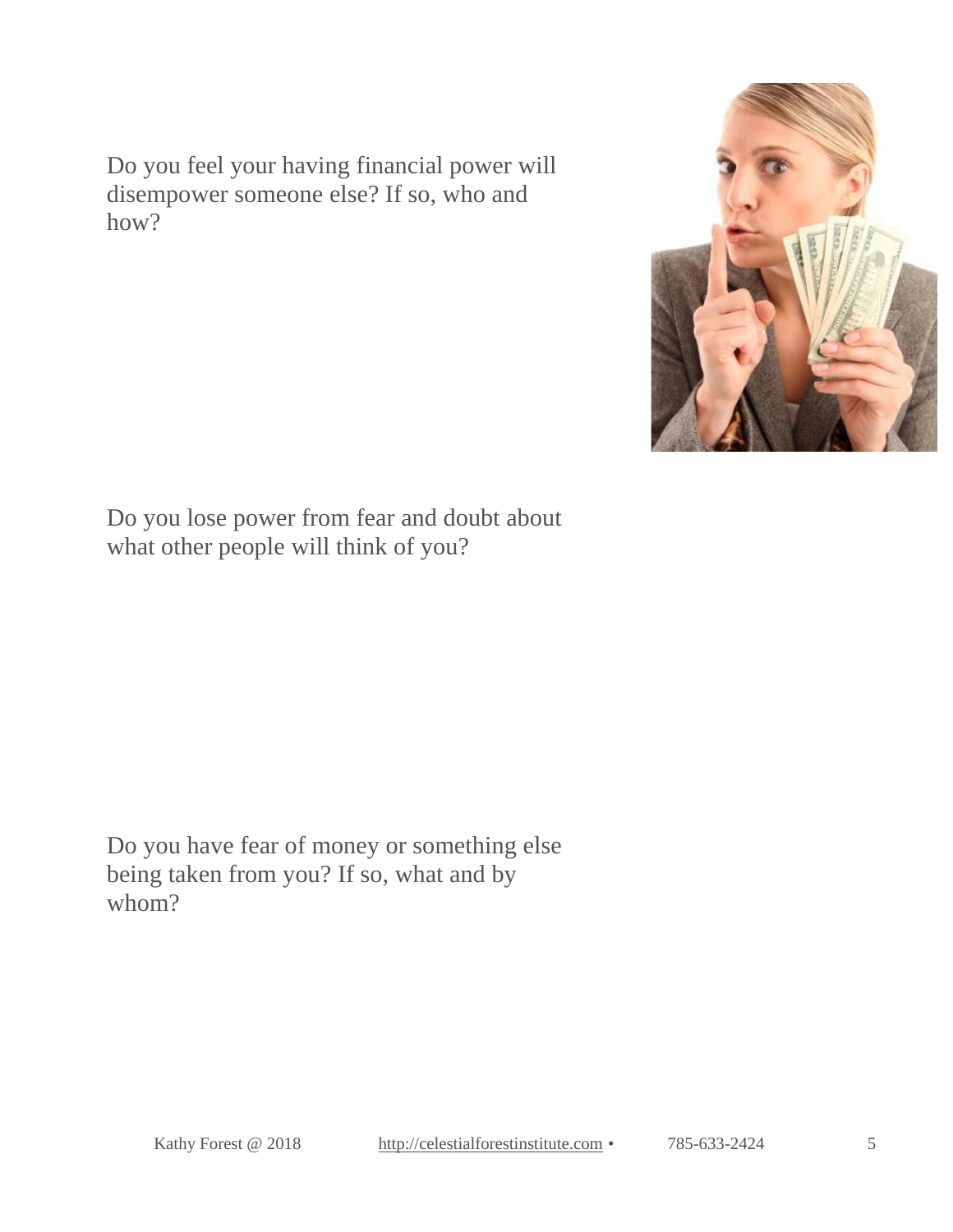## **Feminine Financial Power**

Messages:

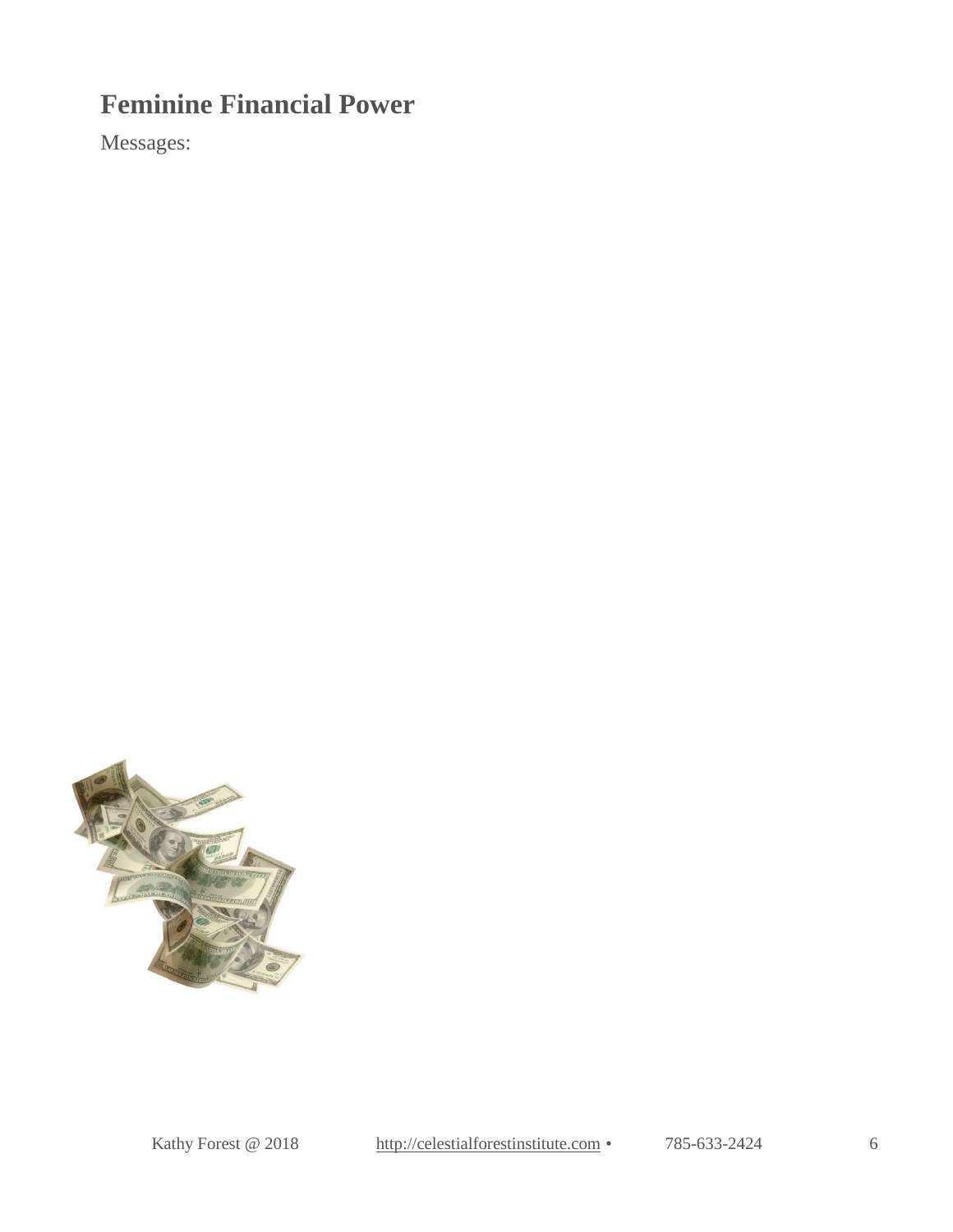Step 2) See the relationship with the outer masculine around money as a mirror for your inner masculine feminine relationship.

How does it show up right now?



What needs to happen to help them cooperate and create together?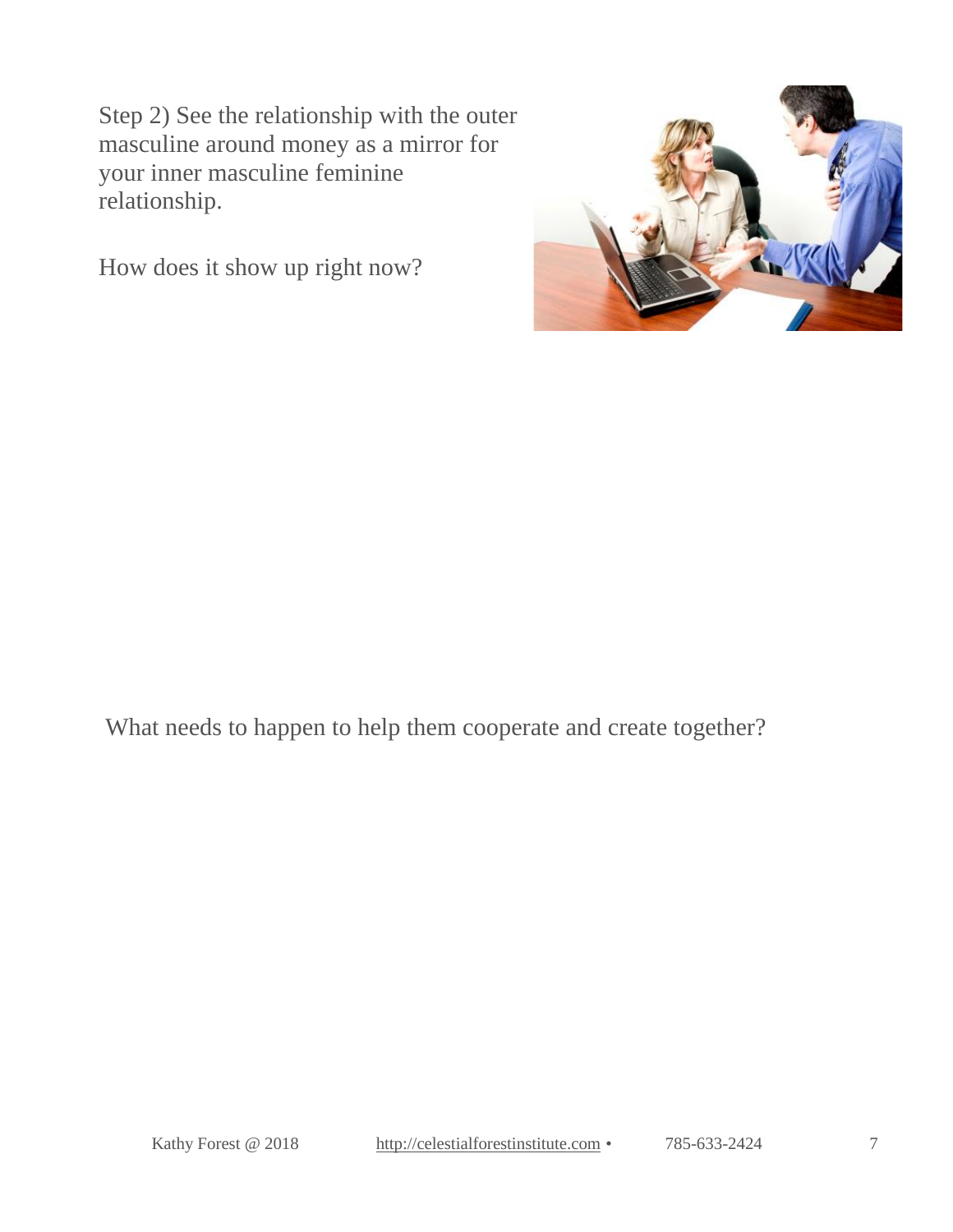Step 3) Expand your thinking from EITHER/OR to how can we include BOTH/AND. Remember creation is an interaction between 4 completely different energies (Earth, Water, Air, and Fire) with Spirit flowing throughout.

Open up to a third way besides one or the other...what creation idea is big enough for all of it?

Step 4) Be willing and open to allow creative solutions of  $\mathbb{R}$ willing to stay with the process until they do. Insights:

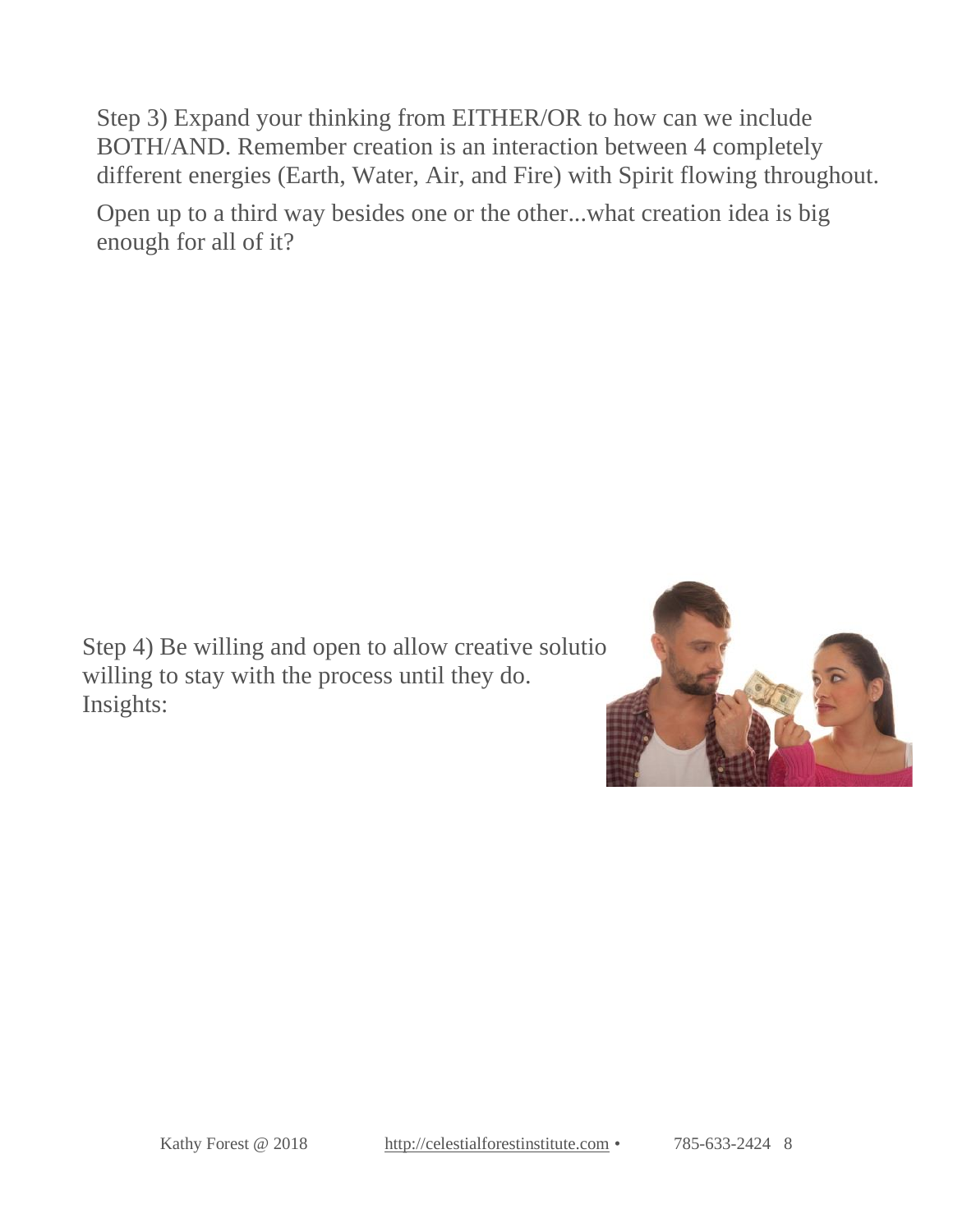In What Ways Do You Need to Stand in Your Feminine Power and Consciously Co-Create with the Masculine?

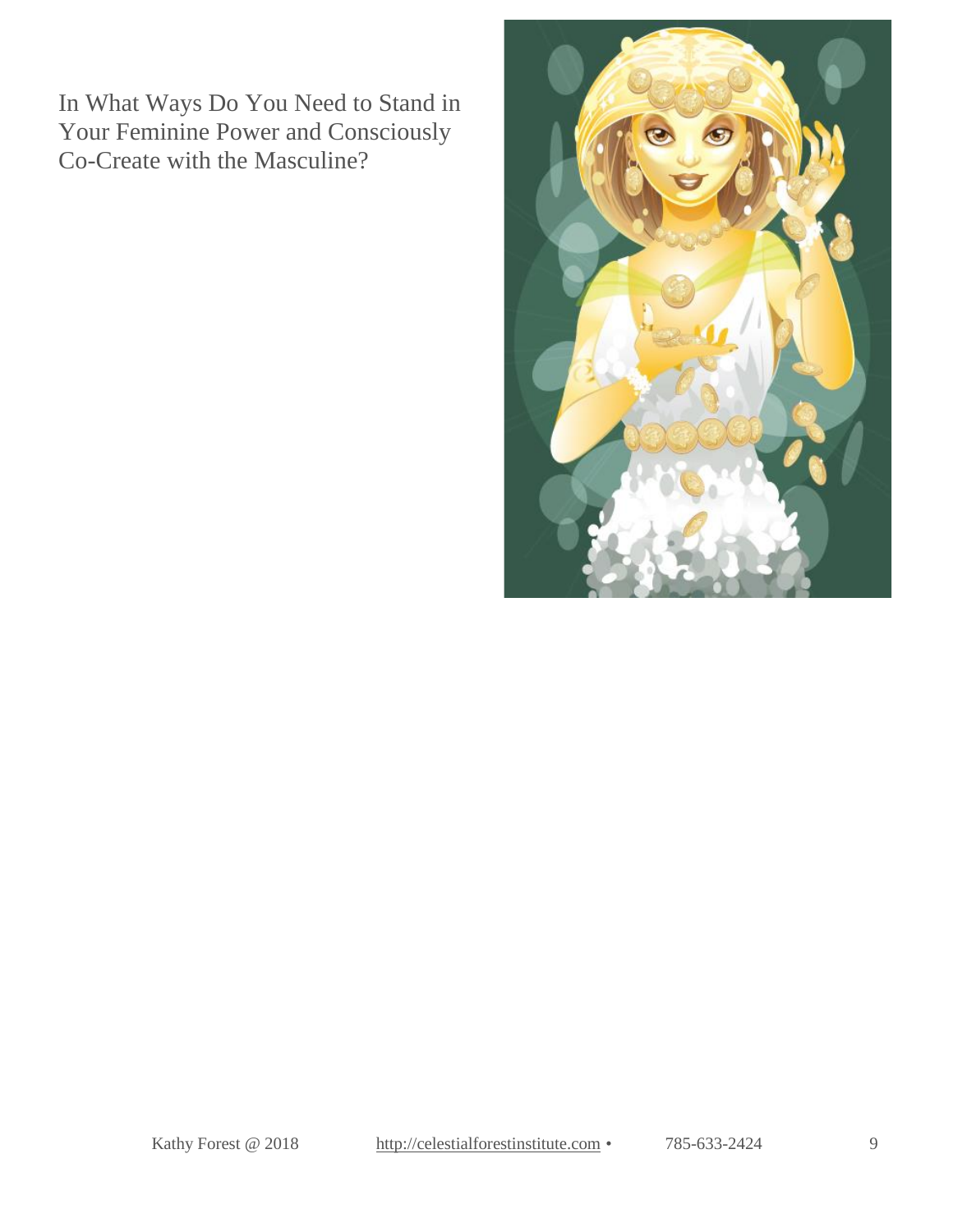# **Interaction Between Water & Fire**



### **Utilize the ancient feminine art of magnetization to draw more financial abundance to you.**

On-going feeling of emotional expansion is CRITICAL! For women this is one of the MOST IMPORTANT components. The Water emotional aspect is what is happening below the surface.

Be on the lookout for collapsing into "I can't do it".

Remember staying in "overwhelm" is a choice.

Plug your emotional money leaks...chaos, confusion, overwhelm, inability to make decisions... and allow your emotional confidence to support you -- like floating in a lake.

Make sure your emotions are working for you and not against you...for you!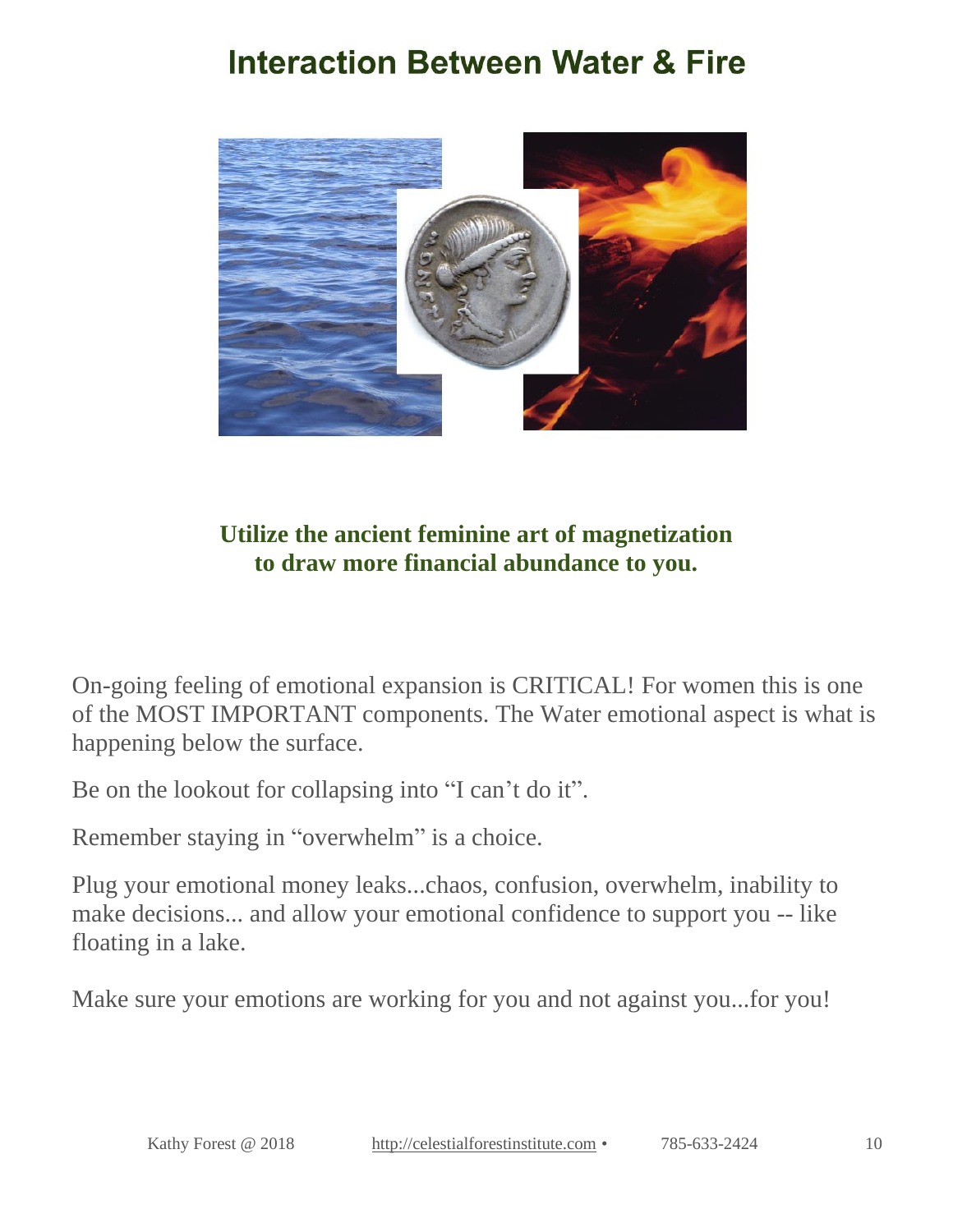Emotional Money Leaks: Are you trying to rescue others financially?

Where do you need better money boundaries? If so, how?

Do you have a fear of rejection if you have more than others?

Do you charge what your worth and receive it?



Kathy Forest @ 2018 [http://celestialforestinstitute.com](http://celestialforestinstitute.com/) • 785-633-2424 11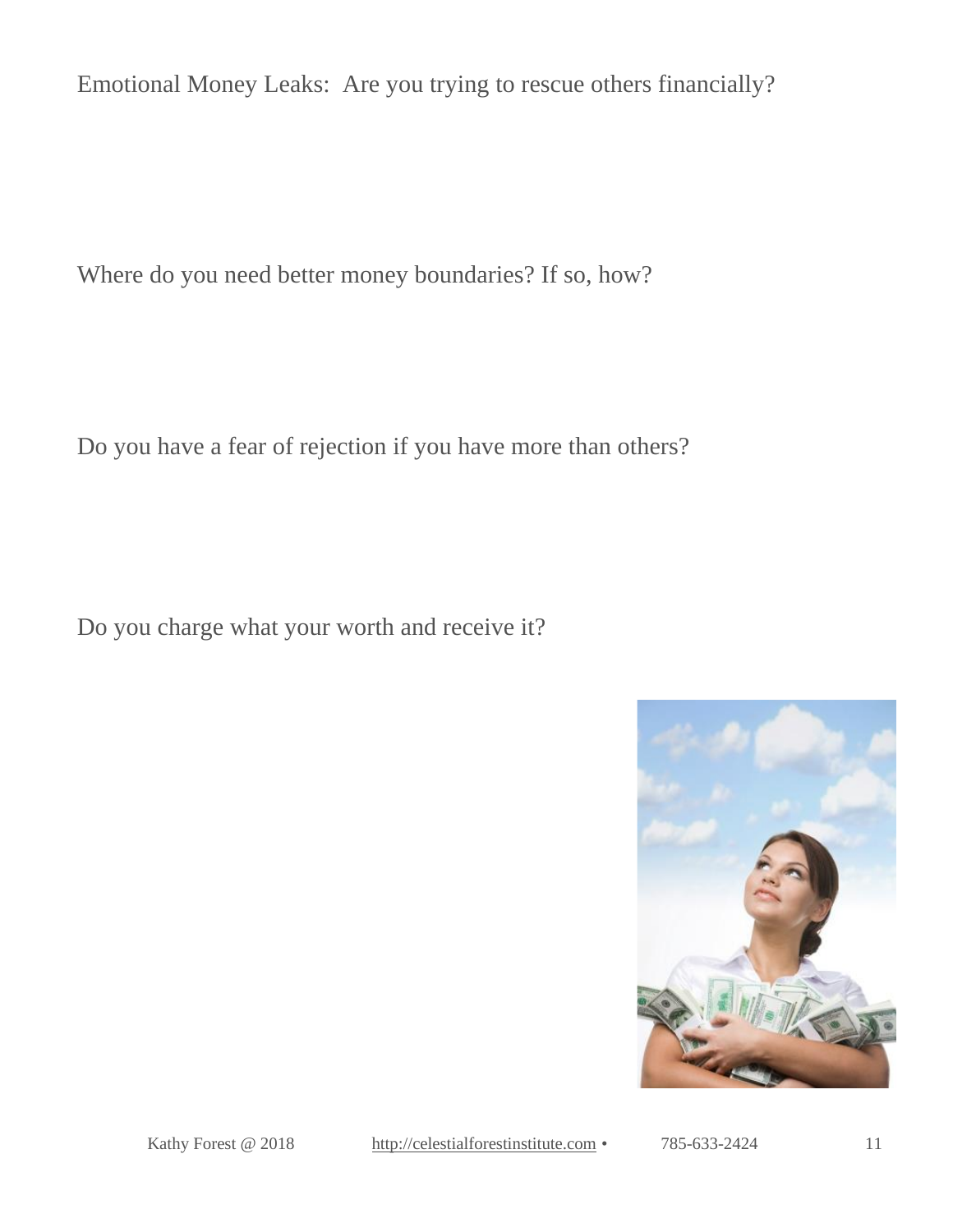*"3 Keys to Extraordinary Confidence*

*1. Know your supply. Everything flows from Source/Spirit. 2. Think, Speak, and Act only wonderfully about yourself all the time. Never refer to yourself in a derogatory way. 3. Surround yourself only with people and influences that support your purpose and your dreams, as well as respect how special you are."* - David Neagle

Self-love increases your self-worth and ultimately your net-worth. Liberally apply selflove and refuse to allow your net-worth to determine your self-worth.

Love is a powerful magnetic soul quality.

Where do you need to step up your speaking wonderfully about yourself?



In what ways can you turn up your self-love and deservability?